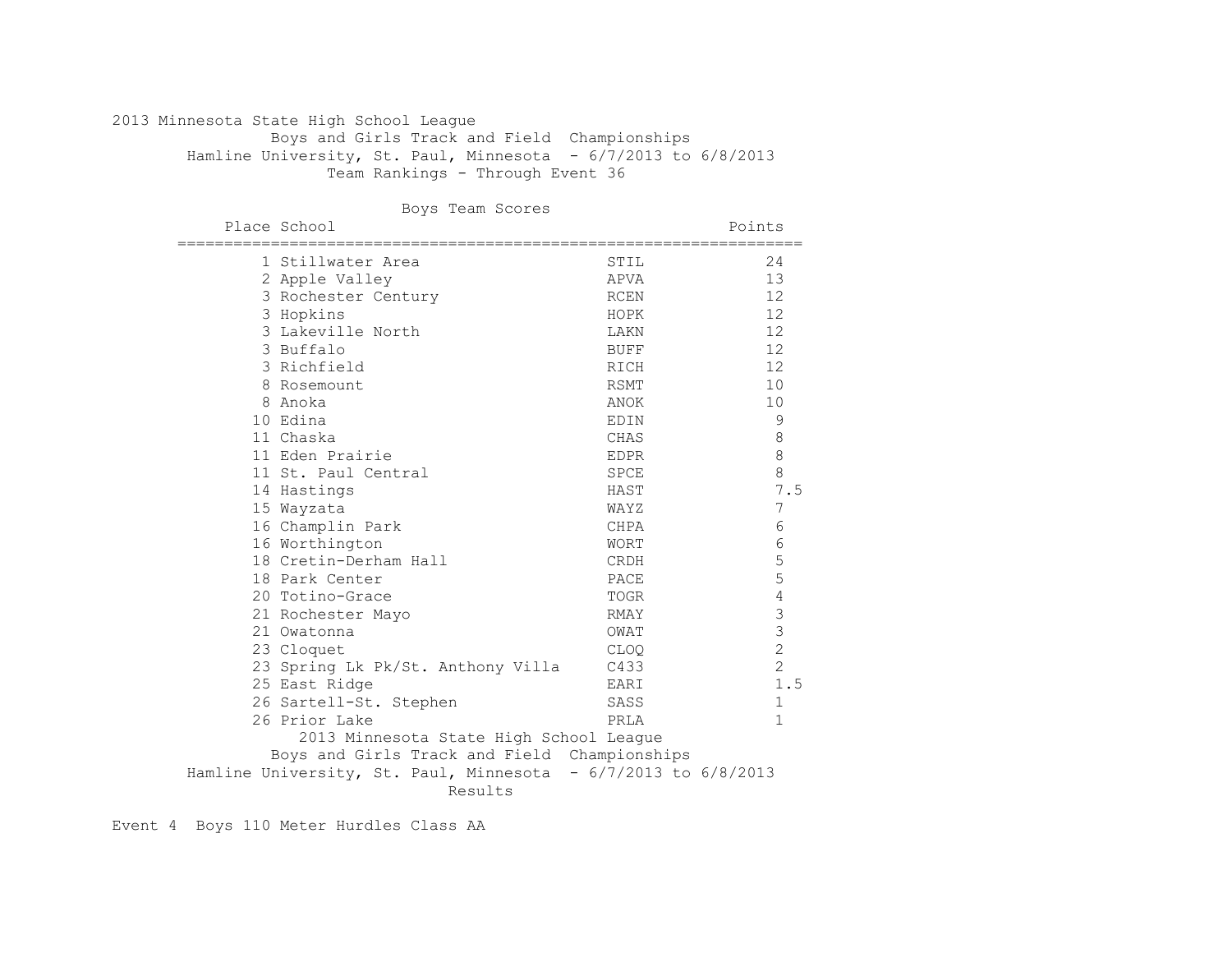| 9 Advance: Top 2 Each Heat plus Next 3 Best Times<br>'12 Champion: 14.04 2012<br>Rilwan (RJ) Alowonle, Park, Cottage Grove<br>Class AA Rec: # 13.88 2012<br>Rilwan (RJ) Alowonle, Park, Cottage Grove<br>MN All Time: ! 13.88 2012<br>Rilwan (RJ) Alowonle, Park, Cottage Grove<br>Nat'l H.S.: + 13.10 1980 Dennis Brantley, Houston Worthing, TX<br>Year School<br>Seed Prelims<br>Name<br>================<br>-------------------------                                                                                                                                                                                                                                                                                                                                                                                                                                                                                                                                                                                                                                                                                                                                                                             |
|-----------------------------------------------------------------------------------------------------------------------------------------------------------------------------------------------------------------------------------------------------------------------------------------------------------------------------------------------------------------------------------------------------------------------------------------------------------------------------------------------------------------------------------------------------------------------------------------------------------------------------------------------------------------------------------------------------------------------------------------------------------------------------------------------------------------------------------------------------------------------------------------------------------------------------------------------------------------------------------------------------------------------------------------------------------------------------------------------------------------------------------------------------------------------------------------------------------------------|
| Heat 1 Preliminaries Wind: +0.0<br>12 Spring Lk Pk<br>14.59<br>$1 \quad$<br>526 CJ Janu<br>14.32Q<br>$2 \overline{2}$<br>748 Cody Walton 12 Forest Lake<br>14.96<br>14.630<br>$\mathcal{S}$<br>14.67<br>14.93q<br>$\overline{4}$<br>318 Andrew Herkenhoff 12 Burnsville<br>14.99<br>15.01q<br>5<br>15.44<br>837 Brandon Overman 12 Rocori<br>15.60<br>15.58<br>6<br>612 Davis Eldridge 10 Eden Prairie<br>15.75<br>2 Preliminaries Wind: 0.2<br>Heat<br>549 Ben Ojika 12 Irondale<br>14.49<br>14.63Q<br>1<br>$\mathbf{2}$<br>14.90<br>328 Jordan Lovestrand 12 Jefferson<br>15.25Q<br>3<br>843 Isaiah West 11 StCloudAp<br>15.46<br>15.46<br>437 Kevin Meads 12 Stillwater A<br>15.75<br>$\overline{4}$<br>15.71<br>5<br>741 Arik Steele 10 North Branch<br>15.22<br>15.73<br>6<br>15.80<br>625 Cullen Kuhry 11 Eden Prairie<br>15.94<br>322 Tom Huss<br>7 <sup>7</sup><br>14.80<br>16.05<br>11 Academy of H<br>3 Preliminaries Wind: +0.0<br>Heat<br>346 Myles Witcher<br>14.56<br>12 Eastview<br>14.900<br>$1 \quad$<br>$\mathbf{2}$<br>309 Tyler Duff<br>12 Prior Lake<br>14.79<br>15.09Q<br>3<br>317 Conner Gross 11 Apple Valley<br>15.01<br>15.18q<br>4<br>12 Rochester John M 15.65<br>127 Peter Jada<br>15.61 |
| 5<br>14.94<br>15.62<br>249 Austin Youngs<br>12 Buffalo<br>15.62<br>6<br>433 Wyatt Lemon<br>15.55<br>11 White Bear L<br>$7^{\circ}$<br>15.88<br>136 Omot Okello<br>12 Austin<br>17.14                                                                                                                                                                                                                                                                                                                                                                                                                                                                                                                                                                                                                                                                                                                                                                                                                                                                                                                                                                                                                                  |
| $Ftront$ 6 $Ptron$ 100 Motor Dash Class $\lambda \lambda$                                                                                                                                                                                                                                                                                                                                                                                                                                                                                                                                                                                                                                                                                                                                                                                                                                                                                                                                                                                                                                                                                                                                                             |

Event 6 Boys 100 Meter Dash Class AA

|                            | 9 Advance: Top 2 Each Heat plus Next 3 Best Times |                 |
|----------------------------|---------------------------------------------------|-----------------|
| '12 Champion: 10.79 2012   | Ayuk Tambe, Blaine                                |                 |
| Class AA Rec: # 10.49 2004 | Ibrahim Kabia, Champlin Park                      |                 |
| MN All Time: ! 10.49 2004  | Ibrahim Kabia, Champlin Park                      |                 |
| Nat'l H.S.: + 10.15 1990   | Henry Neal, Greenville, TX                        |                 |
| Name                       | Year School                                       | Prelims<br>Seed |
|                            |                                                   |                 |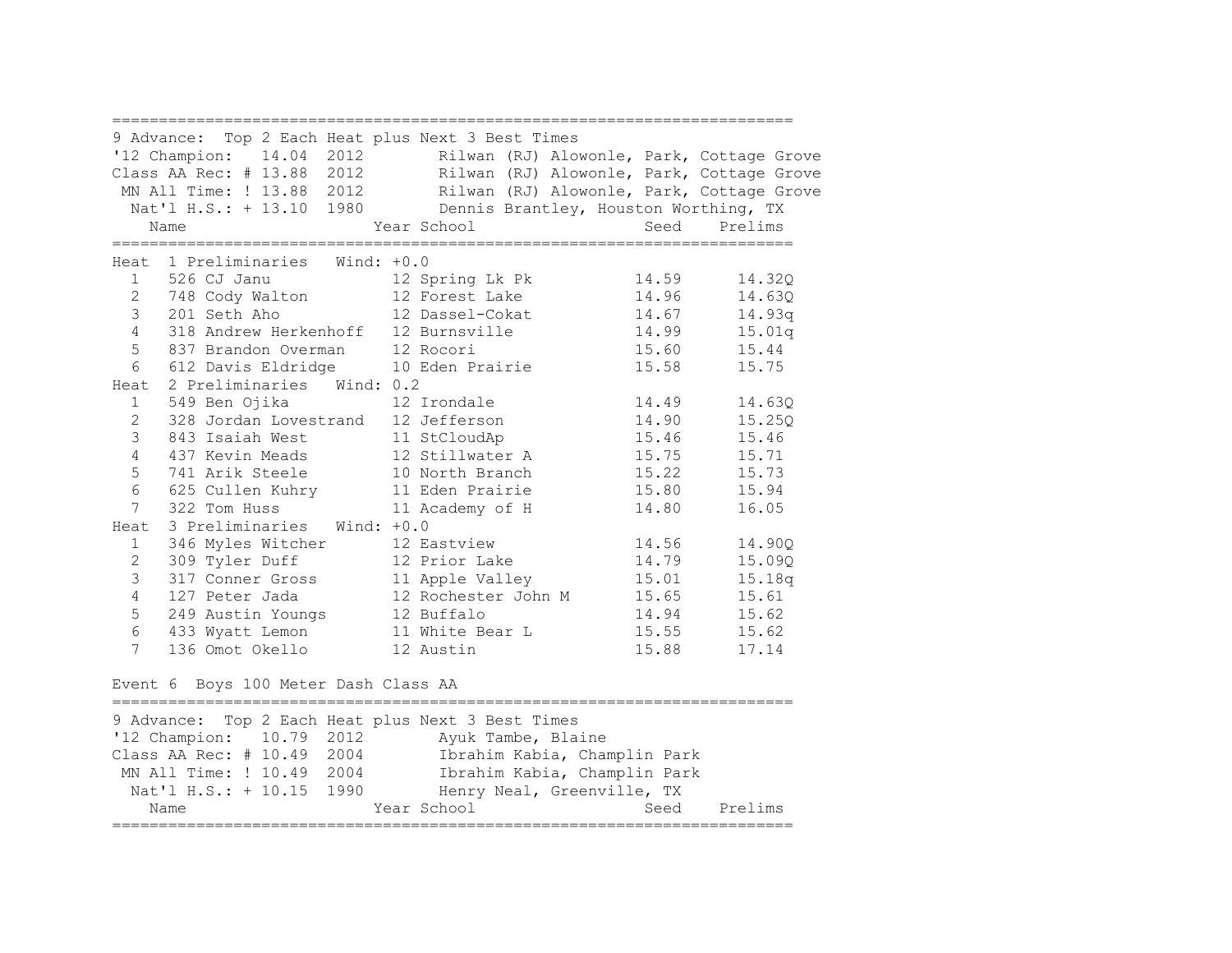| Heat            | 1 Preliminaries<br>Wind: $-0.2$      |                 |       |        |
|-----------------|--------------------------------------|-----------------|-------|--------|
| 1               | 523 Odell Howard 11 Fridley          |                 | 10.74 | 10.85Q |
| $\overline{2}$  | 413 Elijah Campbell 12 St. Paul Cen  |                 | 11.29 | 11.04Q |
| 3               | 331 Jahkye McClarron                 | 11 Eastview     | 10.95 | 11.08q |
| $\overline{4}$  | 649 ason Williams                    | 12 MSP Washburn | 11.06 | 11.26  |
| 5               | 544 Daireus Mock                     | 10 Columbia Hei | 11.09 | 11.29  |
| 6               | 321 Quinn Hooks 12 Apple Valley      |                 | 10.98 | 11.32  |
| $7\phantom{.0}$ | 121 Zach Hoaglund                    | 12 Faribault    | 11.21 | 11.50  |
| Heat            | 2 Preliminaries Wind: 0.3            |                 |       |        |
| 1               | 314 Jacob Gourley                    | 11 Eagan        | 11.01 | 11.00Q |
| $\overline{2}$  | 219 Robbie Grimsley 10 Hutchinson    |                 | 10.90 | 11.090 |
| 3               | 304 Brandon Bell                     | 12 Kennedy      | 11.03 | 11.12  |
| 4               | 223 Chazz Johnson                    | 10 Holy Family  | 10.93 | 11.26  |
| 5               | 229 Ryan Licau                       | 11 Chanhassen   | 11.09 | 11.33  |
| 6               | 817 Grant Reuer 11 Brainerd          |                 | 11.57 | 11.34  |
| $7\overline{ }$ | 118 Justin Greene 11 Lakeville North |                 | 11.13 | 11.38  |
| Heat            | 3 Preliminaries Wind: +0.0           |                 |       |        |
| $\mathbf{1}$    | 619 Shaheed Hickman                  | 11 Hopkins      | 11.00 | 10.83Q |
| $\overline{2}$  | 706 Richard Carr                     | 12 Forest Lake  | 11.18 | 10.86Q |
| 3               | 558 Antoine Scott                    | 12 Park Center  | 11.03 | 11.02q |
| $\overline{4}$  | 513 Emmaneul Egbujor                 | 12 Champlin Par | 10.87 | 11.05q |
| 5               | 828 Brady Andersen                   | 11 Moorhead     | 11.59 | 11.14  |
| 6               | 556 Joe Sando                        | 12 Champlin Par | 10.94 | 11.15  |
| 7               | 566 Grant Walter                     | 11 Spring Lk Pk | 11.09 | 11.21  |
| 8               | 753 Andrew Wright                    | 12 Forest Lake  | 11.37 | 11.46  |

## Event 8 Boys 4x200 Meter Relay Class AA

========================================================================= 9 Advance: Top 2 Each Heat plus Next 5 Best Times '12 Champion: 1:27.23 2012 North, N. St. Paul A Giovinazzo, Q Mann, A Sirleaf, T Griffin Class AA Rec: # 1:27.23 2012 North, N. St. Paul A Giovinazzo, Q Mann, A Sirleaf, T Griffin MN All Time: ! 1:27.23 2012 North, N. St. Paul A Giovinazzo, Q Mann, A Sirleaf, T Griffin Nat'l H.S.: + 1:23.92 2007 Fort Bend Hightower, TX I Sweeney, C Davis, U Amarikwa, C Lee School Seed Prelims ========================================================================= Heat 1 Preliminaries 1 Woodbury 1:29.00 1:28.56Q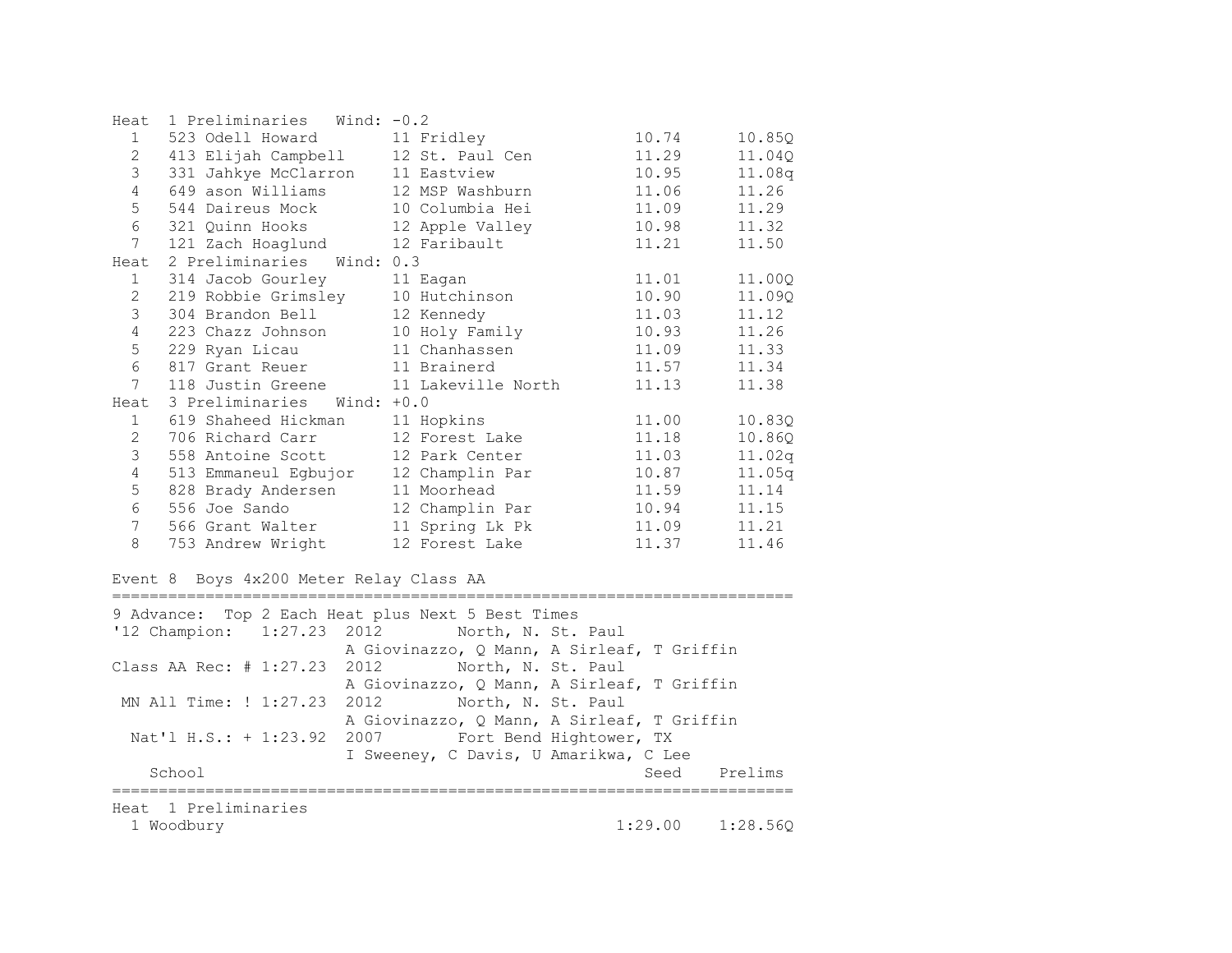3) 403 Abiola Abodunde 12 4) 431 KeyShawn Lee 12 1) 202 Josh Alden 12 2) 249 Austin Youngs 12 3) 243 Michael Swearingen 12 4) 235 Tyler Olson 12 1) 609 Bennett Celichowski 12 2) 601 Paul Afflitto 10 3) 656 Quinn Shepherd 4) 602 Justin Bader 12 1) 102 Evan Albrecht 12 2) 147 Kevin Thomas 12 3) 109 Eric Birth 12 4) 113 Travion Clark 12 1) 337 Keynon Phillips 12 2) 316 Joseph Grimm 11 3) 825 Mahdi Mire 12 4) 824 Sam Johnson 11 1) 417 Daron Dykes 12 2) 422 Michael Jaehne 12 3) 406 Thomas Arcand 10 4) 407 Elvis Barclay 12 1) 415 Marshall Dawson 12 2) 420 Adam Hausken 12 3) 430 Quarn Lawrence 10 4) 448 Akeem Sirleaf 10 Heat 2 Preliminaries 1) 622 Keante' Johnson 11 2) 643 Michael Smith 11 3) 604 Steele Berg 11 4) 605 Jeff Borchardt 12 1) 537 Prince Kruah 9 2) 516 Gabe Galamue 11 3) 568 Leo Wiagbe 12 (4) 548 Fawaz Oba 12 1) 510 Dajuan Copeland 12 2) 502 Kunle Ayinde 12 3) 553 Joseph Robel 12 4) 543 Patrick Mendin 12 1) 107 Mason Auge 11 2) 138 Ryan Parco 10 3) 151 Thomas Weigel 12 4) 119 Tanner Grubb 11

 1) 442 Johnathan Osifuye 12 2) 453 Matthew Waterhouse 12 2 Buffalo 1:30.59 1:28.90Q 3 Minnetonka 1:29.78 1:29.32q 4 Winona 1:30.68 1:29.46q 5 Eastview 1:31.84 1:31.06 3) 346 Myles Witcher 12 4) 331 Jahkye McClarron 11 6 Monticello High School 1:32.11 1:31.73 1) 826 Collin Scherber 12 2) 827 Michael Witschen 12 -- Roseville Area 1:29.20 DNF -- North 1:29.68 DQ 1 Wayzata 1:26.96 1:28.14Q 2 Osseo 1:29.60 1:28.98Q 3 Andover 1:29.46 1:29.16q 1) 726 Samuel Leclair 12 2) 725 Christopher Larson 11 3) 727 Austin Lorch 11 4) 723 Nicholas Krouse 12 4 Blaine 1:29.88 1:29.18q 5 Farmington 1:30.79 1:30.10q 6 Elk River 1:30.28 1:30.77 1) 740 Isaac Schwab 11 2) 710 Morris Dennis 11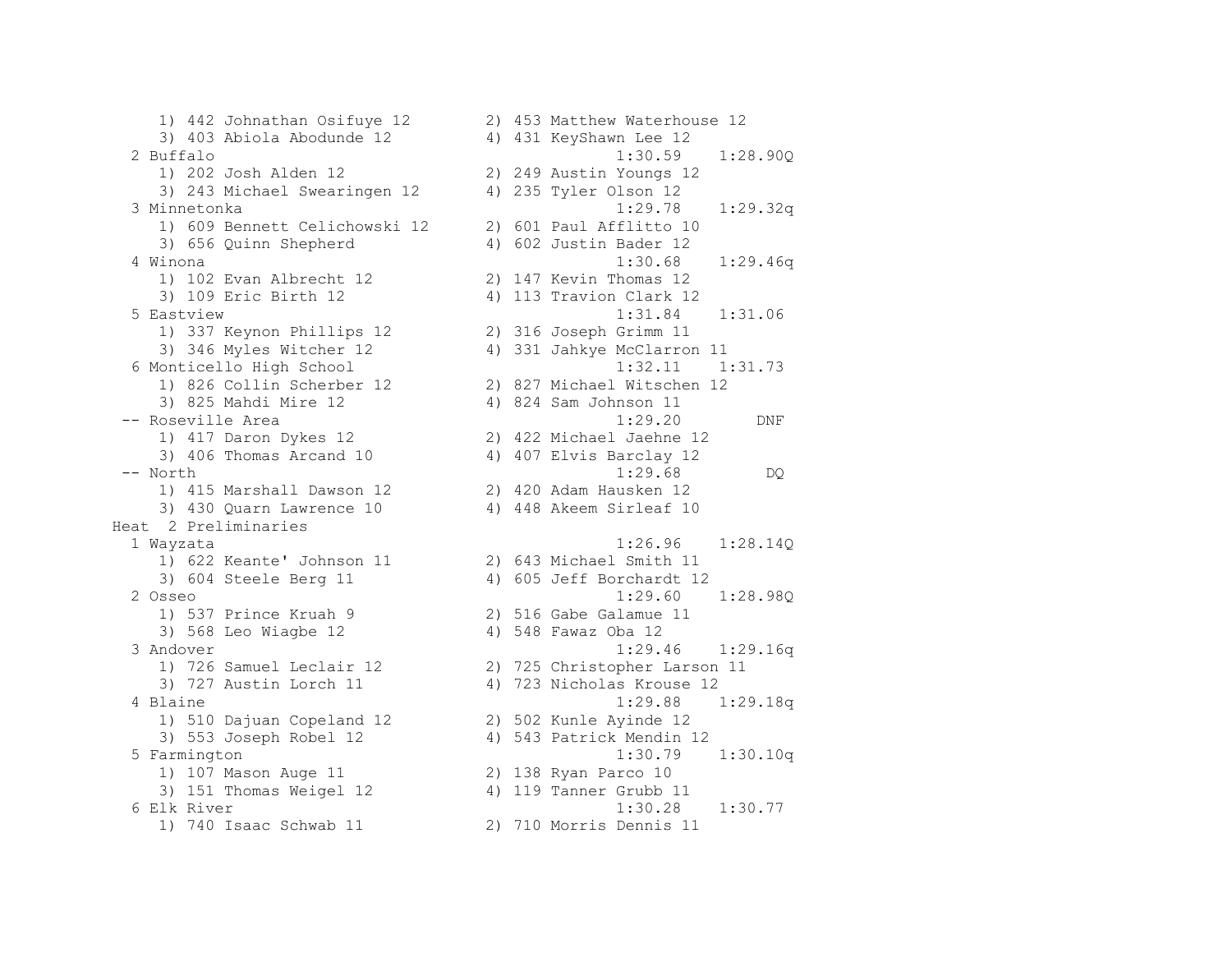3) 736 Trent Pink 9 4) 702 Denis Bardashevskiy 11 7 Apple Valley 1:31.76 1:31.35 1) 317 Conner Gross 11 2) 332 Matt Morse 10 3) 348 Mitch Dawson 4) 343 Justice Walton 10 8 Hutchinson 1:32.43 1:31.56 1) 248 Jordan Yira 12 2) 241 Riley Steenhoek 10 3) 216 Adam Elliott 10 4) 237 Chase Renville 12 9 Brainerd High School 1:32.36 1:31.58 1) 819 Cole Smith 11 2) 817 Grant Reuer 11 3) 818 Carey Rezac 11 4) 815 Logan Davis 11 Event 12 Boys 4x100 Meter Relay Class AA ========================================================================= 9 Advance: Top 2 Each Heat plus Next 5 Best Times '12 Champion: 42.19 2012 Park, Cottage Grove I Gutierrez, R Alowonle, D Smallidge, D Farley Class AA Rec: # 41.82 2003 Eastview, Apple Valley J Bowen, J Shevlin, J DeFrance, S Shaw MN All Time: ! 41.82 2003 Eastview, Apple Valley J Bowen, J Shevlin, J DeFrance, S Shaw Nat'l H.S.: + 39.76 1998 Forth Worth Wyatt O.D., TX M Wesley, M Franklin, M Clopton, D Wesley School Seed Prelims ========================================================================= Heat 1 Preliminaries 1 Park Center 43.08 42.86Q 1) 558 Antoine Scott 12 2) 507 Adam Buirge 10 3) 557 Rufus Saylee 12 4) 570 Mozart Williams 11 2 Wayzata 42.51 42.99Q 1) 622 Keante' Johnson 11 2) 604 Steele Berg 11 3) 637 Chris Pierson 12 4) 605 Jeff Borchardt 12 3 North 43.28 43.00q 1) 427 Isaiah Koran 9 2) 415 Marshall Dawson 12 3) 439 Aryton Nelson 12 4) 448 Akeem Sirleaf 10 4 Fridley 43.09 43.45q 1) 2) 547 Darius Mulbah 11 3) 506 Lemarco Brown 12 4) 523 Odell Howard 11 5 Lakeville North 43.66 43.49 1) 149 Nicholas Valentini 12 2) 160 Michael Beuning 3) 133 Kyrell Newell 12 4) 118 Justin Greene 11 6 Hutchinson 43.57 43.59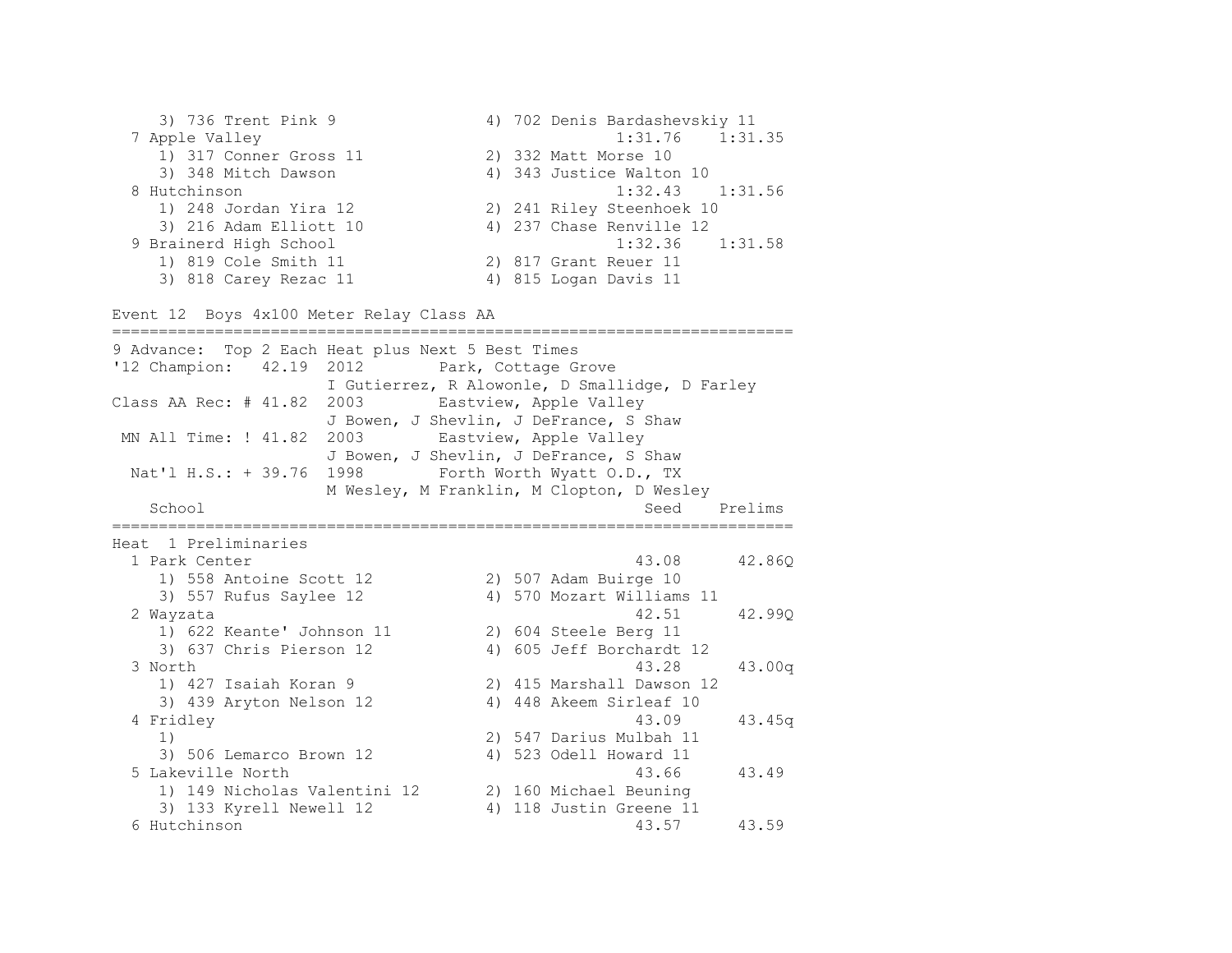1) 248 Jordan Yira 12 2) 237 Chase Renville 12 3) 216 Adam Elliott 10 4) 219 Robbie Grimsley 10 7 Hopkins 43.32 44.24 1) 621 Christopher Hill 10 2) 635 Jimmy Paske 12 3) 636 Sami Pierau 12 4) 619 Shaheed Hickman 11 8 Owatonna 44.25 44.43 1) 110 Buryska Brendan 11 2) 148 Sullivan Ty 11 3) 111 Kidd Brian 11 4) 156 Jonah Remker 9 Alexandria High School 44.23 44.47 1) 804 James Holmquist 12 2) 805 Nathan Huss 12 3) 806 Mitchell Peck 11 4) 802 Donovan Chock 12 Heat 2 Preliminaries 1 Apple Valley 42.81 42.63Q 1) 349 Da'Shawn Lewis 2) 306 Jordan Charles 12 3) 345 Steven Wilson 12 4) 321 Quinn Hooks 12 2 Forest Lake 43.41 42.85Q 1) 753 Andrew Wright 12 2) 715 Zachary Freer 12 3) 732 Patrick Murphy 11 4) 706 Richard Carr 12 3 Woodbury 43.23 43.12q 1) 405 Quran Al-Hameed 12 2) 403 Abiola Abodunde 12 3) 453 Matthew Waterhouse 12 4) 442 Johnathan Osifuye 12 4 Andover 43.27 43.20q 1) 726 Samuel Leclair 12 2) 725 Christopher Larson 11 3) 727 Austin Lorch 11 4) 738 Cameron Sanchez 12 5 Irondale 43.00 43.26q 1) 530 Louis Johnson 12 2) 508 Justus Canfield 12 3) 525 Victor James 10 4) 538 James Kruse 12 6 Prior Lake 43.54 43.53 1) 336 Elijah Patrick 12 2) 341 Wyatt Scheu 11 3) 313 Ryan Germscheid 11 4) 303 Connor Bednarek 12 7 New Prague 44.18 43.69 1) 232 Peter Molitor 11 2) 220 Ben Hendrickson 12 3) 228 Jordan Lein 11 4) 209 JT Butler 11 8 Brainerd High School 43.94 43.92 1) 820 Isaiah Smith 11 2) 815 Logan Davis 11 3) 819 Cole Smith 11 4) 817 Grant Reuer 11

Event 14 Boys 400 Meter Dash Class AA

9 Advance: Top 2 Each Heat plus Next 5 Best Times '12 Champion: 47.79 2012 Nathan Roese, East Ridge, Woodbury

=========================================================================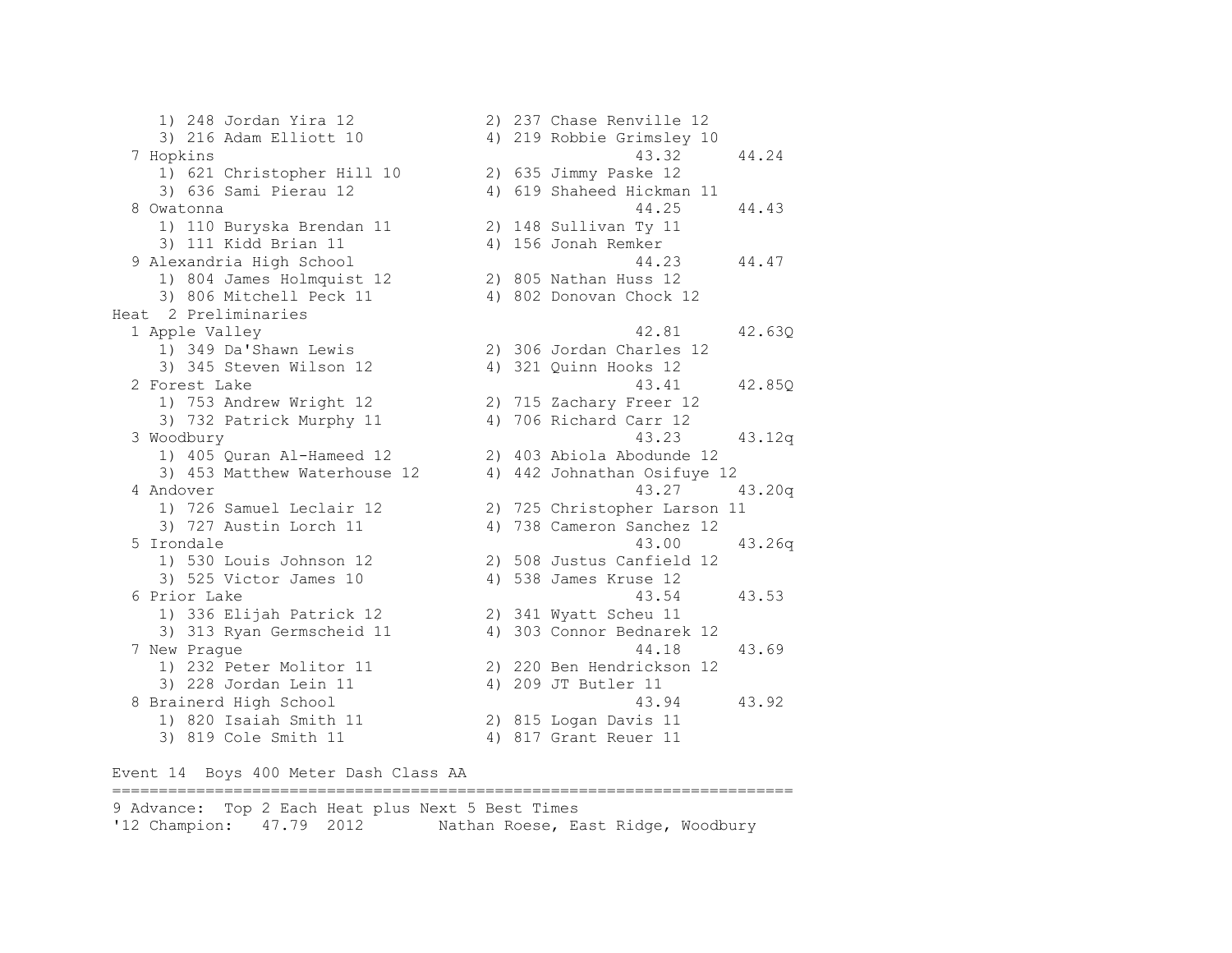|                      | Class AA Rec: # 47.59<br>1993<br>MN All Time: ! 47.59<br>1993<br>Nat'l H.S.: + 45.19<br>2012<br>Name                          | Randy Melbourne, Minneapolis Washburn<br>Randy Melbourne, Minneapolis Washburn<br>Aldrich Bailey, Mansfield Timberland, TX<br>Year School                                                                                             | Seed  | Prelims |
|----------------------|-------------------------------------------------------------------------------------------------------------------------------|---------------------------------------------------------------------------------------------------------------------------------------------------------------------------------------------------------------------------------------|-------|---------|
| Heat<br>$\mathbf{1}$ | 1 Preliminaries<br>513 Emmaneul Egbujor                                                                                       | 12 Champlin Par                                                                                                                                                                                                                       | 49.83 | 48.47Q  |
| $\overline{2}$       | 643 Michael Smith                                                                                                             | 11 Wayzata                                                                                                                                                                                                                            | 48.52 | 48.85Q  |
| 3                    | 824 Sam Johnson                                                                                                               | 11 Monticello                                                                                                                                                                                                                         | 49.11 | 49.30q  |
| 4                    | 642 James Smith                                                                                                               | 11 Wayzata                                                                                                                                                                                                                            | 49.27 | 49.45q  |
| 5                    | 307 Stephon Day                                                                                                               | 9 Simley                                                                                                                                                                                                                              | 50.05 | 49.81   |
| 6                    | 333 Karl Olsen                                                                                                                | 11 Jefferson                                                                                                                                                                                                                          | 49.83 | 50.04   |
| 7                    | 718 Deion Harris                                                                                                              | 11 Hibbing                                                                                                                                                                                                                            | 50.37 | 50.14   |
| 8                    | 125 Darrick Jackson                                                                                                           | 11 Red Wing                                                                                                                                                                                                                           | 51.62 | 51.09   |
| Heat                 | 2 Preliminaries                                                                                                               |                                                                                                                                                                                                                                       |       |         |
| $\mathbf 1$          | 445 Nathan Roese                                                                                                              | 12 East Ridge                                                                                                                                                                                                                         | 49.02 | 48.58Q  |
| 2                    | 215 Nick Ebert                                                                                                                | 12 Chaska                                                                                                                                                                                                                             | 49.28 | 49.01Q  |
| 3                    | 710 Morris Dennis                                                                                                             | 11 Elk River                                                                                                                                                                                                                          | 49.96 | 49.24q  |
| $\overline{4}$       | 440 August Ollrich                                                                                                            | 11 East Ridge                                                                                                                                                                                                                         | 49.76 | 49.29q  |
| 5                    | 235 Tyler Olson                                                                                                               | 12 Buffalo                                                                                                                                                                                                                            | 49.84 | 49.46q  |
| 6                    | 829 Brett Lawrence                                                                                                            | 11 Moorhead                                                                                                                                                                                                                           | 48.83 | 49.48   |
| 7                    | 141 Sam ReMine                                                                                                                | 12 Kasson-Mantorvil                                                                                                                                                                                                                   | 51.34 | 51.09   |
| 8                    | 550 Jacob Ojile                                                                                                               | 12 Spring Lk Pk                                                                                                                                                                                                                       | 50.59 | 51.11   |
|                      | Event 16 Boys 300 Meter Hurdles Class AA                                                                                      |                                                                                                                                                                                                                                       |       |         |
| 9 Advance:           | '12 Champion:<br>36.59 2012<br>Class AA Rec: # 36.59 2012<br>MN All Time: ! 36.59 2012<br>Nat'l H.S.: + 35.02<br>2009<br>Name | Top 2 Each Heat plus Next 5 Best Times<br>Rilwan (RJ) Alowonle, Park, Cottage Grove<br>Rilwan (RJ) Alowonle, Park, Cottage Grove<br>Rilwan (RJ) Alowonle, Park, Cottage Grove<br>Reggie Wyatt, Riverside La Sierra, CA<br>Year School | Seed  | Prelims |
|                      | Heat 1 Preliminaries                                                                                                          |                                                                                                                                                                                                                                       |       |         |
| 1                    | 515 Brian Ferry                                                                                                               | 12 St. Michael-                                                                                                                                                                                                                       | 39.33 | 38.72Q  |
| $\mathbf{2}$         | 328 Jordan Lovestrand                                                                                                         | 12 Jefferson                                                                                                                                                                                                                          | 39.24 | 38.96Q  |
| 3                    | 615 Jacob Gredvig                                                                                                             | 12 Hopkins                                                                                                                                                                                                                            | 39.47 | 39.31q  |
| 4                    | 249 Austin Youngs                                                                                                             | 12 Buffalo                                                                                                                                                                                                                            | 40.69 | 39.86q  |
| 5                    | 433 Wyatt Lemon                                                                                                               | 11 White Bear L                                                                                                                                                                                                                       | 39.40 | 40.18   |
| 6                    | 426 Connor Koll                                                                                                               | 12 White Bear L                                                                                                                                                                                                                       | 40.12 | 40.91   |
| 7                    | 153 Will Zimmernan                                                                                                            | 12 Owatonna                                                                                                                                                                                                                           | 40.39 | 40.94   |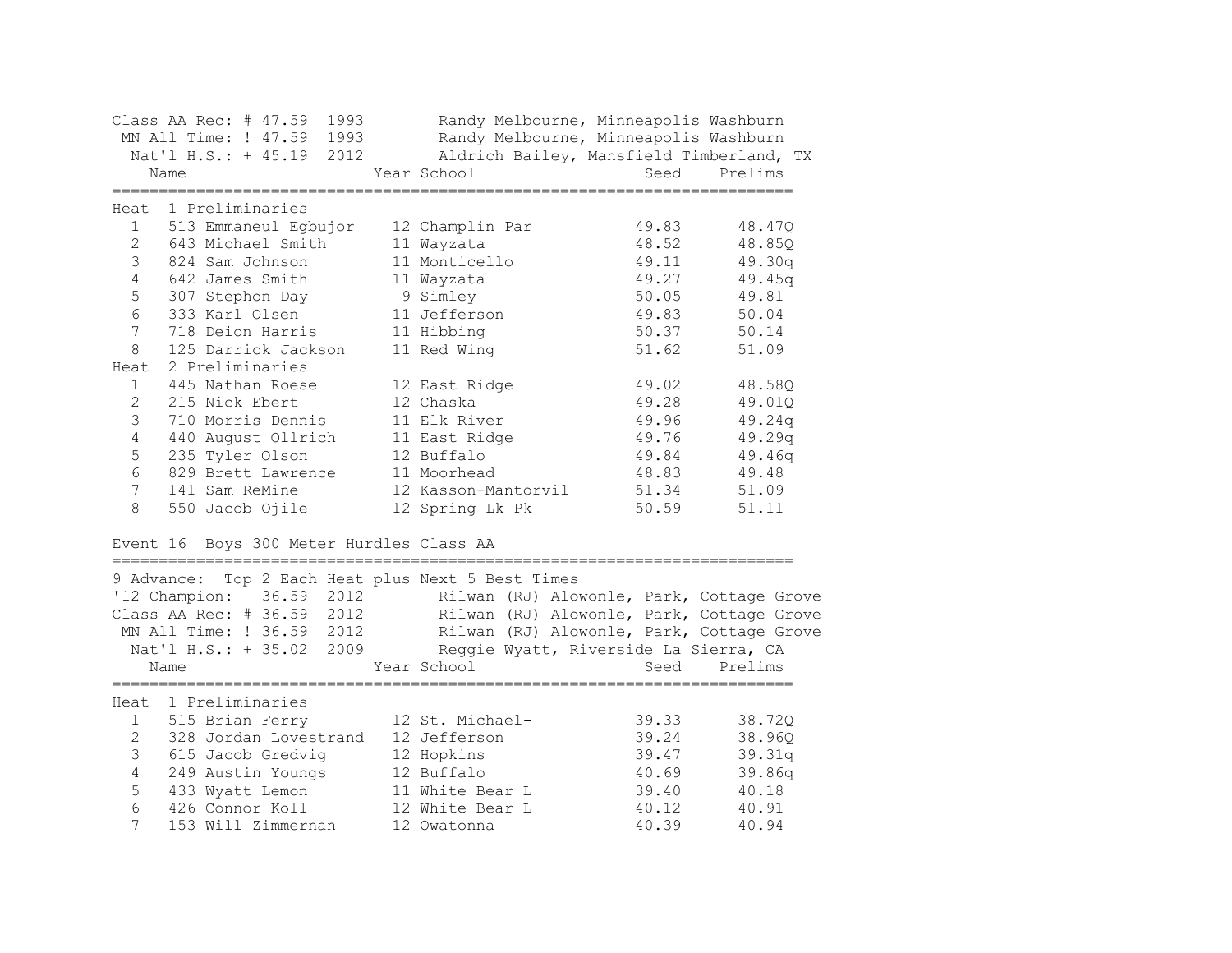| 8    | 806 Mitchell Peck     | 11 Alexandria   | 39.97 | 41.61  |
|------|-----------------------|-----------------|-------|--------|
| Heat | 2 Preliminaries       |                 |       |        |
|      | 748 Cody Walton       | 12 Forest Lake  | 39.39 | 37.570 |
|      | 526 CJ Janu           | 12 Spring Lk Pk | 39.02 | 38.020 |
| 3    | 739 Jonathon Santiago | 10 St. Francis  | 39.36 | 39.13q |
|      | 4 325 Kenneth Jinkins | 11 Henry Sibley | 39.58 | 39.46q |
| 5    | 612 Davis Eldridge    | 10 Eden Prairie | 39.57 | 39.71q |
| 6    | 201 Seth Aho          | 12 Dassel-Cokat | 40.93 | 40.10  |
|      | 816 Taylor Huber      | 12 Brainerd     | 40.34 | 40.77  |
| 8    | 136 Omot Okello       | 12 Austin       | 40.20 | 41.34  |

Event 18 Boys 800 Meter Run Class AA

========================================================================= 9 Advance: Top 2 Each Heat plus Next 5 Best Times '12 Champion: 1:52.01 2012 Eric Gebeke, White Bear Lake Area Class AA Rec: # 1:49.69 2008 Zachary Mellon, Buffalo MN All Time: ! 1:49.69 2008 Zachary Mellon, Buffalo Nat'l H.S.: + 1:46.45 1996 Michael Granville, Bell Gardens, CA Name Tear School Seed Prelims ========================================================================= Heat 1 Preliminaries 1 809 Elias Hendrickson 12 Bemidji 1:58.29 1:55.35Q 2 652 Henry Zurn 12 Eden Prairie 1:56.33 1:55.48Q 3 409 Sean Bjork 12 Stillwater A 1:54.64 1:55.53q 4 704 Boston Braack 12 Duluth Denfe 1:56.16 1:56.47q 5 707 Steven Cotter 12 Andover 1:54.86 1:56.70q 6 536 Isaac Krause 12 Spring Lk Pk 1:57.70 1:56.79 7 801 Zachariah Bartholo 12 Alexandria 2:00.32 1:57.31 8 221 Jeremiah Hogle 12 Chanhassen 2:05.94 1:57.32 Heat 2 Preliminaries 1 339 Matthew Rosen 11 Jefferson 1:55.56 1:54.02Q 2 152 Derek Wiebke 12 Kasson-Mantorvil 1:56.71 1:54.25Q 3 628 Cal Lawton 11 Eden Prairie 1:53.76 1:54.49q 4 425 Noah Kirkland 12 Mahtomedi 1:55.84 1:56.11q 5 103 Michael Allen 12 Rochester Centur 1:59.22 1:58.24 6 319 Johnathan Hess 12 Kennedy 1:58.67 1:59.02 7 206 Bo Brailler 12 Buffalo 2:06.63 1:59.15 8 564 Josh Tracy 10 St. Michael- 1:57.34 2:01.00

Event 20 Boys 200 Meter Dash Class AA

=========================================================================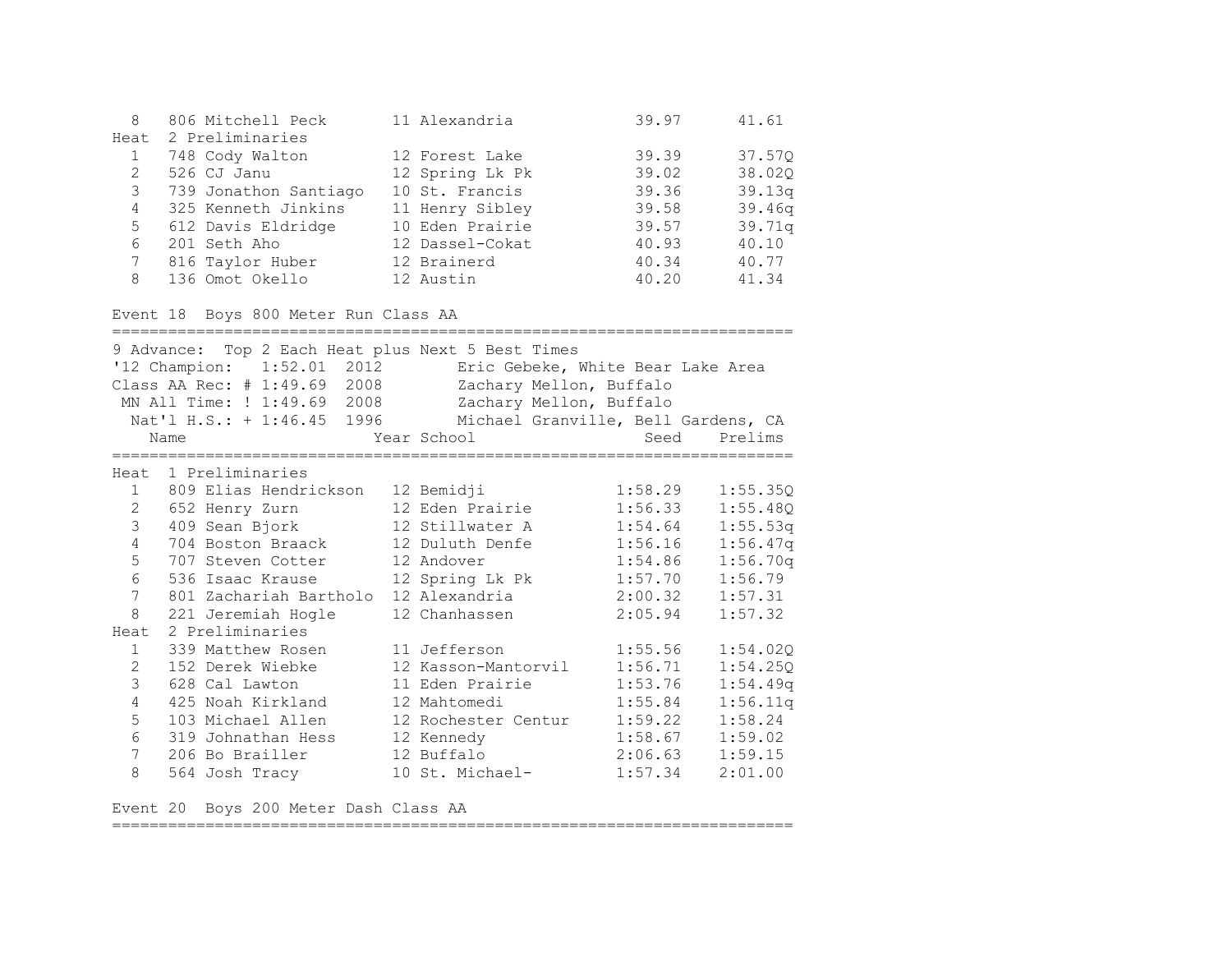9 Advance: Top 2 Each Heat plus Next 3 Best Times '12 Champion: 21.90 2012 Keelon Brookins, Tartan, Oakdale Class AA Rec: # 20.92 2004 Jon Boyd, Mankato East MN All Time: ! 20.92 2004 Jon Boyd, Mankato East Nat'l H.S.: + 20.13 1985 Roy Martin, Dallas Roosevelt, TX Name Year School Seed Prelims ========================================================================= Heat 1 Preliminaries Wind: +0.0 1 333 Karl Olsen 11 Jefferson 22.25 22.03Q 2 113 Travion Clark 12 Winona 22.37 22.18Q 3 513 Emmaneul Egbujor 12 Champlin Par 21.95 22.34q 4 235 Tyler Olson 12 Buffalo 22.12 22.36 5 556 Joe Sando 12 Champlin Par 22.52 22.37 6 121 Zach Hoaglund 12 Faribault 22.85 22.83 7 845 Chris Cunningham 11 Willmar 23.18 22.88 Heat 2 Preliminaries Wind: -1.0 1 523 Odell Howard 11 Fridley 21.84 22.09Q 2 324 Grant Jackson 11 Rosemount 22.38 22.17Q 3 543 Patrick Mendin 12 Blaine 12 22.22 22.51<br>12 Irondale 22.15 22.67 4 538 James Kruse 12 Irondale 22.15 22.67 5 229 Ryan Licau 11 Chanhassen 22.46 22.84 6 725 Christopher Larson 11 Andover 22.92 22.88 7 714 JD Foldesi 12 Duluth Denfe 23.09 23.03 Heat 3 Preliminaries Wind: +0.0 1 448 Akeem Sirleaf 10 North 22.05 21.85Q 2 619 Shaheed Hickman 11 Hopkins 22.61 22.07Q 3 407 Elvis Barclay 12 Roseville Ar 22.04 22.12q 4 445 Nathan Roese 12 East Ridge 22.35 22.32q 5 605 Jeff Borchardt 12 Wayzata 22.75 22.40 6 569 Jake Wieneke 12 Maple Grove 22.28 22.43 7 824 Sam Johnson 11 Monticello 23.28 22.95 Event 22 Boys 4x400 Meter Relay Class AA ========================================================================= 9 Advance: Top 2 Each Heat plus Next 5 Best Times '12 Champion: 3:18.36 2012 Wayzata J Smith, B Jarvey, M Smith, J Jackson Class AA Rec: # 3:16.69 2011 Stillwater Area M Day, N Ricci, M Davis, N Goff MN All Time: ! 3:16.69 2011 Stillwater Area

M Day, N Ricci, M Davis, N Goff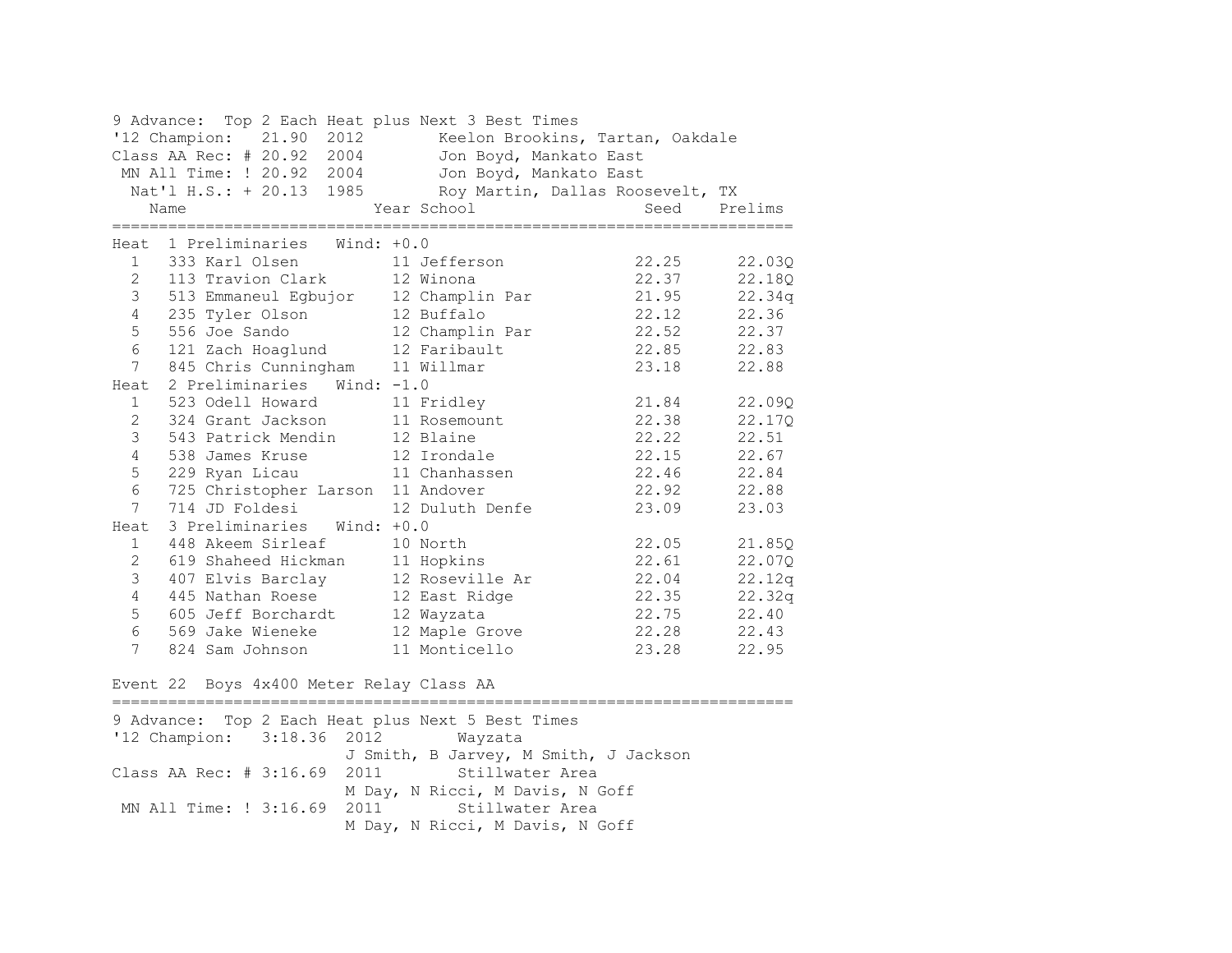| Nat'l H.S.: + 3:07.40                   | 1985                                 | Hawthorne, CA |                      |                                         |          |
|-----------------------------------------|--------------------------------------|---------------|----------------------|-----------------------------------------|----------|
|                                         | M Marsh, M Graham, S Kelly, H Thomas |               |                      |                                         |          |
| School                                  |                                      |               |                      | Seed                                    | Prelims  |
|                                         |                                      |               |                      | ------------                            |          |
| Heat 1 Preliminaries                    |                                      |               |                      |                                         |          |
| 1 Woodbury<br>1) 429 Oladipupo Lawal 11 |                                      |               |                      | 3:22.07<br>2) 453 Matthew Waterhouse 12 | 3:21.41Q |
| 3) 403 Abiola Abodunde 12               |                                      |               |                      | 4) 431 KeyShawn Lee 12                  |          |
|                                         |                                      |               |                      | 3:21.37                                 |          |
| 2 Wayzata<br>1) 637 Chris Pierson 12    |                                      |               |                      | 2) 642 James Smith 11                   | 3:21.78Q |
| 3) Derek Peterson                       |                                      |               |                      |                                         |          |
| 3 Elk River                             |                                      |               |                      | 4) 646 Obinnaya Wamuo 11<br>3:23.86     | 3:22.10q |
| 1) 716 Logan Grace 12                   |                                      |               |                      | 2) 710 Morris Dennis 11                 |          |
| 3) 713 Riley Filipovich 12              |                                      |               |                      |                                         |          |
| 4 Farmington                            |                                      |               | 4) 744 Ryan Trapp 12 | 3:28.14                                 |          |
| 1) 130 Tyler Lerbakken 12               |                                      |               |                      | 2) 123 Justin Hyytinen 10               | 3:22.25q |
| 3) 151 Thomas Weigel 12                 |                                      |               |                      | 4) 119 Tanner Grubb 11                  |          |
| 5 Bemidji High School                   |                                      |               |                      | 3:25.53                                 | 3:24.63  |
| 1) 811 Wakinyan Moore 11                |                                      |               |                      | 2) 810 Adam Loisel 12                   |          |
| 3) 808 Nick Gubbels 12                  |                                      |               |                      | 4) 809 Elias Hendrickson 12             |          |
| 6 Kasson-Mantorville                    |                                      |               |                      | 3:28.68                                 | 3:27.22  |
| 1) 135 Cole Nielsen 12                  |                                      |               |                      | 2) 152 Derek Wiebke 12                  |          |
| 3) 140 Edward ReMine 12                 |                                      |               | 4) 141 Sam ReMine 12 |                                         |          |
| 7 Bloomington Jefferson                 |                                      |               |                      | 3:22.98                                 | 3:28.62  |
| 1) 328 Jordan Lovestrand 12             |                                      |               |                      | 2) 344 Jacob Weber 12                   |          |
| 3) 333 Karl Olsen 11                    |                                      |               |                      | 4) 339 Matthew Rosen 11                 |          |
| 8 Hastings                              |                                      |               |                      | 3:26.13                                 | 3:28.70  |
| 1) 315 Jesse Green 12                   |                                      |               |                      | 2) 305 Zack Benning 11                  |          |
| 3) 342 Mark Vaith 9                     |                                      |               |                      | 4) 326 Clayton Johnson 9                |          |
| Heat 2 Preliminaries                    |                                      |               |                      |                                         |          |
| 1 St. Michael-Albertville               |                                      |               |                      | 3:26.91                                 | 3:21.16Q |
| 1) 515 Brian Ferry 12                   |                                      |               |                      | 2) 501 David Anderson 12                |          |
| 3) 539 Cole Krutzig 12                  |                                      |               | 4) 564 Josh Tracy 10 |                                         |          |
| 2 East Ridge                            |                                      |               |                      | 3:20.74                                 | 3:21.200 |
| 1) 438 Allan Ndovu 11                   |                                      |               |                      | 2) 440 August Ollrich 11                |          |
| 3) 447 Bradley Simonson 11              |                                      |               |                      | 4) 445 Nathan Roese 12                  |          |
| 3 Hopkins                               |                                      |               |                      | 3:22.81                                 | 3:21.22q |
| 1) 603 Xavier Bailey 11                 |                                      |               |                      | 2) 617 Thomas Heegaard 12               |          |
| 3) 615 Jacob Gredvig 12                 |                                      |               |                      | 4) 635 Jimmy Paske 12                   |          |
| 4 Roseville Area                        |                                      |               |                      | 3:22.36                                 | 3:21.84q |
| 1) 452 Dan Wahlstedt 11                 |                                      |               | 2) 423 Tony Joyer 12 |                                         |          |
|                                         |                                      |               |                      |                                         |          |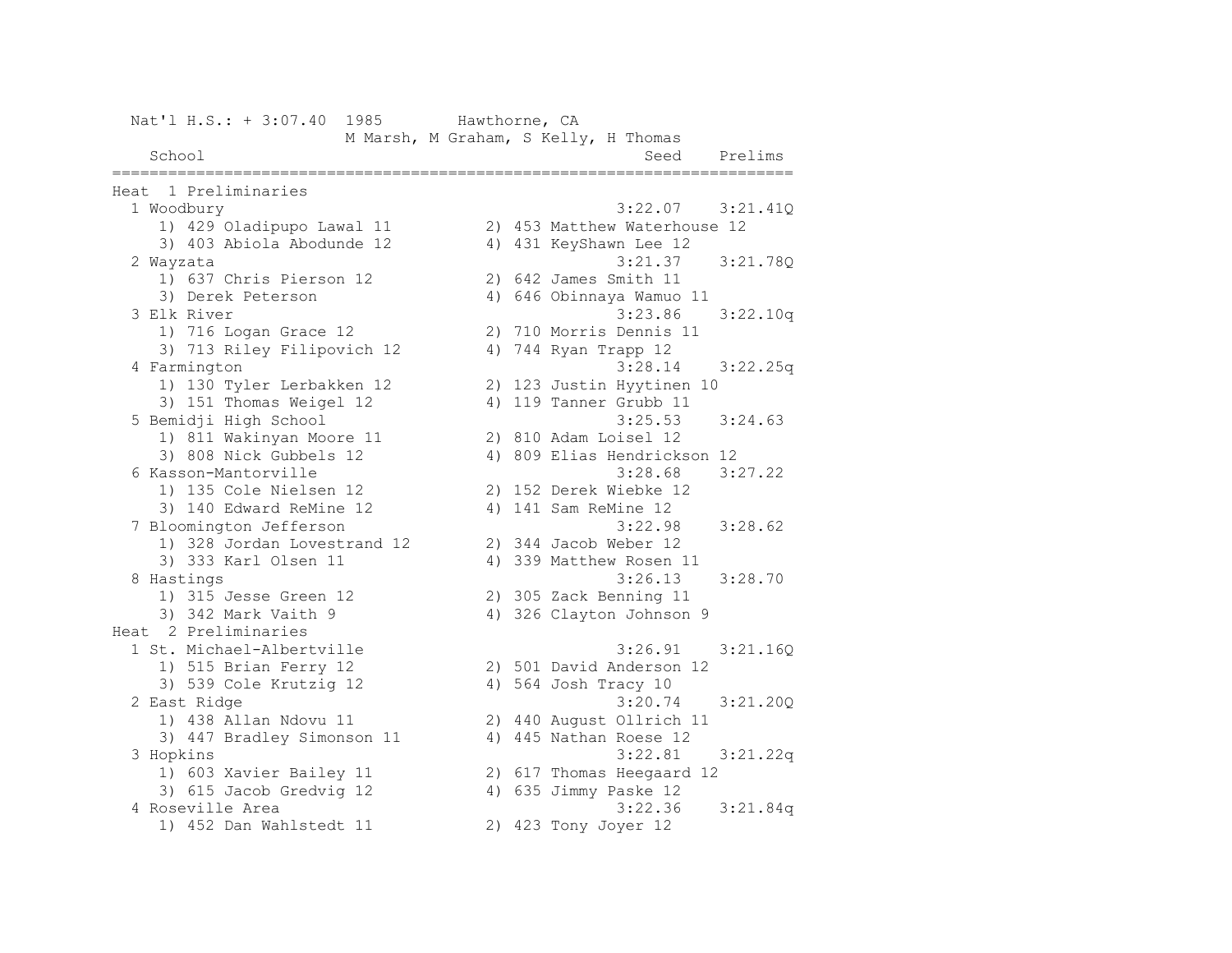3) 435 Lucas Mason 12 4) 417 Daron Dykes 12 5 Chaska 3:29.63 3:22.03q 1) 218 Benjamin Garcia 11 2) 215 Nick Ebert 12 3) 207 Calvin Buesgens 11 4) 208 Nolan Buesgens 10 6 Osseo 3:25.21 3:22.77 1) 537 Prince Kruah 9 2) 548 Fawaz Oba 12 3) 516 Gabe Galamue 11 4) 568 Leo Wiagbe 12 7 Rocori High School 3:26.49 3:24.00 1) 838 Stefan Tomovic 12 2) 836 Levi Klein 12 3) 837 Brandon Overman 12 4) 835 Jake Huber 12 8 Andover 3:25.38 3:24.38 1) 712 Patrick Etim 12 2) 752 Grant Wood 12 3) 727 Austin Lorch 11 4) 707 Steven Cotter 12 9 Buffalo 3:32.08 3:24.83 1) 202 Josh Alden 12 2) 243 Michael Swearingen 12 3) 222 Brandon Johnson 11 4) 236 Dan Pettit 12

Event 24 Boys 3200 Meter Run Class AA

================================================================================ '12 Champion: 9:06.07 2012 Josh Thorson, Wayzata Class AA Rec: # 9:02.65 2007 Elliott Heath, Winona MN All Time: ! 8:59.19 2006 Mike Torchia, Rochester Lourdes Nat'l H.S.: + 8:34.23 2008 German Fernandez, Riverbank, CA Name Year School Seed Finals Points ================================================================================ Section 1 1 301 Obsa Ali 11 Richfield 9:25.37 8:57.07! 12 2 428 Eli Krahn 9 Stillwater A 9:11.50 8:58.67! 10 3 213 Joey Duerr 10 Chaska 9:18.77 8:59.03! 8 4 305 Zack Benning 11 Hastings 9:30.06 9:02.37# 6 5 436 Jacob McDermott 11 Cretin-Derha 9:09.53 9:02.58# 5 6 608 Will Burke 12 Edina 9:13.26 9:03.47 4 7 414 Eric Colvin 12 Stillwater A 9:03.86 9:07.80 3 8 633 Connor Olson 10 Wayzata 9:12.24 9:08.27 2 9 419 Wayde Hall 12 Stillwater A 9:06.71 9:09.04 1 10 204 Isaiah Barlow 11 Hutchinson 9:31.86 9:25.44 11 613 Reed Fischer 12 Hopkins 9:23.63 9:30.19 12 721 Jacob Jankowski 12 Forest Lake 9:32.97 9:34.21 13 708 Colin Cottingham 12 Grand Rapids 9:34.23 9:34.53 14 555 Brendan Sage 12 St. Michael- 9:36.26 9:36.73 15 844 Wade Krueger 11 StCloudTech 9:47.55 9:39.24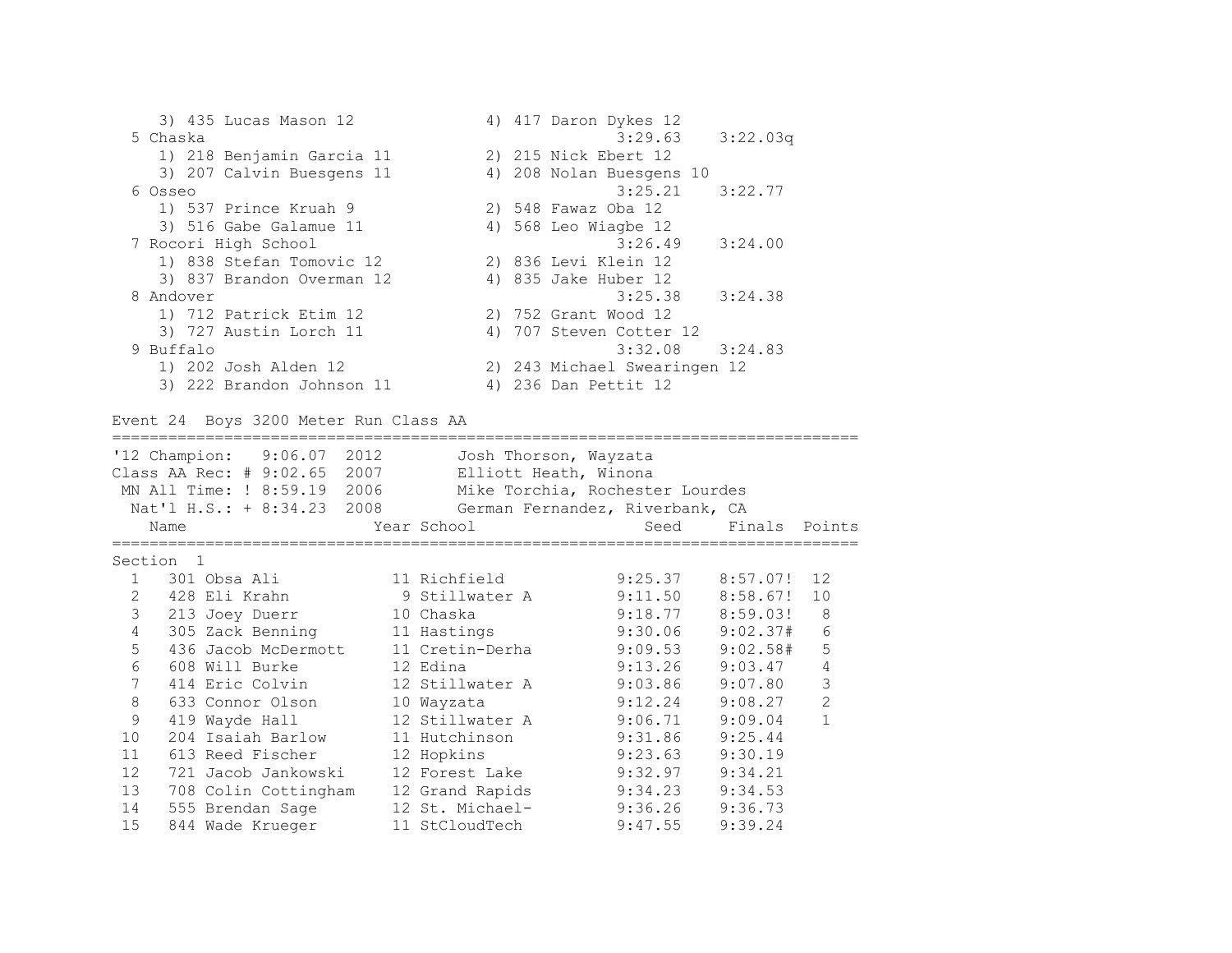|    | 16 541 Joseph Louiselle | 11 Totino-Grace    | 9:39.43 | 9:39.37 |
|----|-------------------------|--------------------|---------|---------|
| 17 | 821 Connor Danielson    | 11 FergusFalls     | 9:50.15 | 9:40.28 |
|    | 18 124 Wali Ibrahim     | 11 Lakeville South | 9:56.35 | 9:42.98 |
| 19 | 108 Hunter Bailey       | 10 Winona          | 9:53.72 | 9:52.67 |

Event 26 Boys Pole Vault Class AA

================================================================================ '12 Champion: 15-06 2012 Lee Bares, Lakeville South Class AA Rec: # 15-07 1997 Tim Koupal, Anoka MN All Time: ! 15-07 1997 Tim Koupal, Anoka Nat'l H.S.: + 18-02.25 1999 Eric Eshbach, Orangefield, TX Name Seed Finals Points ================================================================================ Flight 1 1 246 Mitchelll Valli 12 Buffalo 15-07.00 15-07.50# 12 2 441 Connor Oneil 12 Stillwater A 13-11.00 15-00.00 10 3 128 William Kolb 12 Rochester Centur 13-11.00 14-03.00 8 4 212 Will Dudley 11 Worthington 13-11.00 14-00.00 6 5 620 Eddie Hidani 12 Wayzata 14-00.00 J14-00.00 5 6 101 Michael Adkins 12 Rochester Centur 14-06.00 J14-00.00 4 7 330 Scott Mattison 12 Apple Valley 13-00.00 13-09.00 3 8 311 Wes Evansen 11 Hastings 13-00.00 13-06.00 1.50 8 449 Allen Swenson 12 East Ridge 14-05.00 13-06.00 1.50 10 554 Isaiah Ryman 12 Fridley 13-02.00 13-00.00 11 822 Jordan Petrone 12 LittleFalls 12-11.00 J13-00.00 12 534 Joe Kelner 11 Irondale 12-11.00 J13-00.00 13 650 Ben Yost 11 Wayzata 12-11.00 12-06.00 14 833 Ryan Rogness 12 Moorhead 12-05.00 J12-06.00 15 717 Ben Halverson 11 Duluth Denfe 12-02.00 12-00.00 16 719 Cody Hemmelgarn 10 Cambridge-Is 11-10.00 11-06.00 Event 32 Boys Shot Put Class AA ================================================================================ '12 Champion: 65-04.25 2012 Thomas Anderson, Andover Class AA Rec: # 65-04.25 2012 Thomas Anderson, Andover MN All Time: ! 65-04.25 2012 Thomas Anderson, Andover Nat'l H.S.: + 77-00 1979 Michael Carter, Dallas Jefferson, TX Name The Year School Seed Finals Points ================================================================================ 1 503 Kai Barber 11 Totino-Grace 52-11.75 53-10.75 4 53-07 53-10.75 52-02.50 FOUL 51-10 53-10.75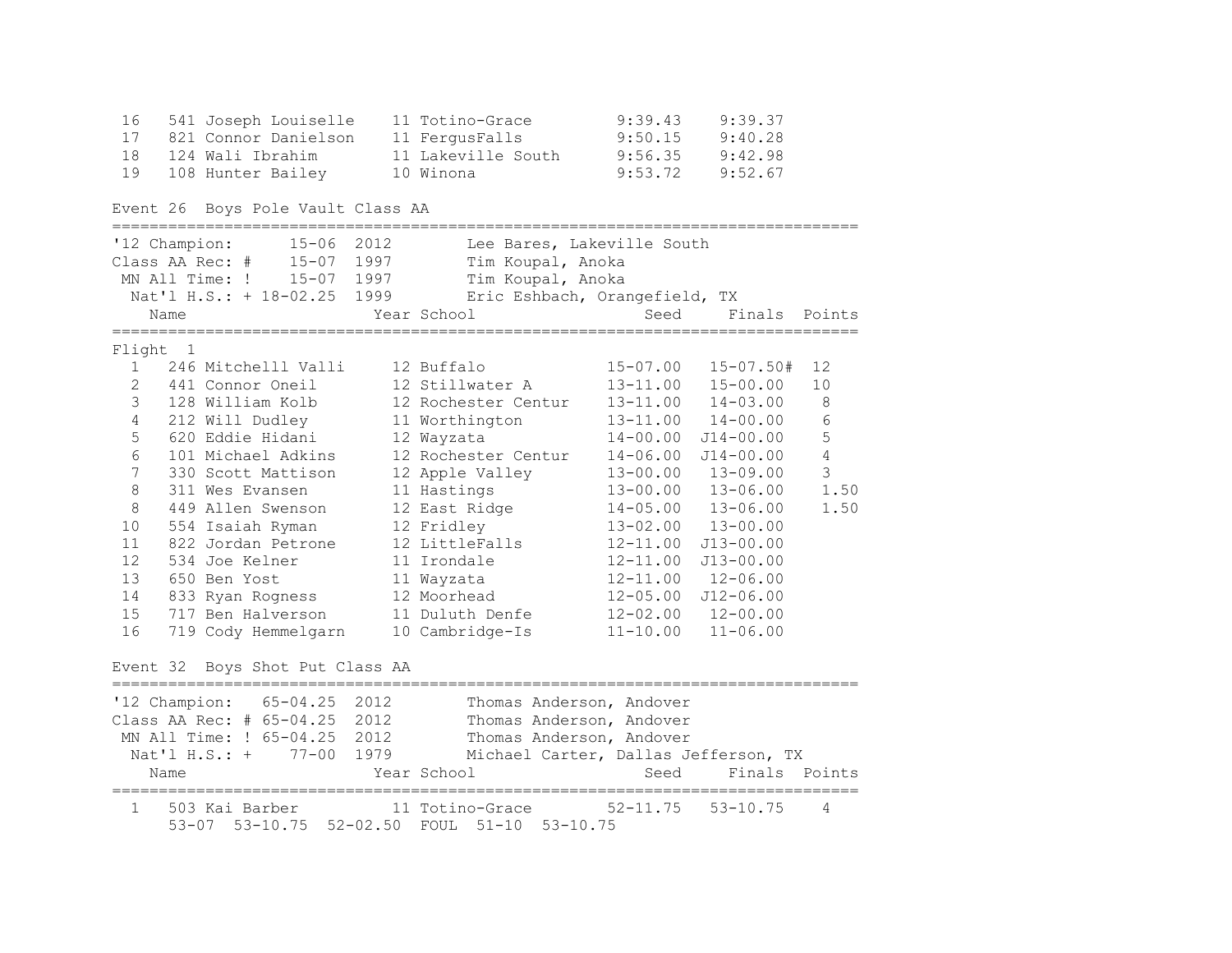| $2\overline{ }$ |                                                                                                                      |                |               |
|-----------------|----------------------------------------------------------------------------------------------------------------------|----------------|---------------|
|                 | 211 Alex Denis 12 Shakopee 49-03.25 49-06.25<br>49-05 FOUL 47-10.75 FOUL 48-09.75 49-06.25                           |                |               |
| 3 <sup>7</sup>  | 418 Malek Evans 10 North 50-00.50 49-01.50<br>46-07.75 49-01.50 48-01.75                                             |                |               |
|                 | $46 - 07.75$ $49 - 01.50$ $48 - 01.75$                                                                               |                |               |
| $\overline{4}$  | 432 Noah Lee 11 White Bear L 49-10.75 48-09.50<br>48-09.50 48-04.50 48-03.75                                         |                |               |
|                 |                                                                                                                      |                |               |
| 5               | 742 Brady Thomsen 11 Grand Rapids 51-05.00                                                                           | $48 - 08.75$   |               |
|                 | $48 - 08.75$ $46 - 09.50$ $47 - 10.75$                                                                               |                |               |
| 6               | 839 Quinn Anderson 12 SartStStev 52-02.75 48-08.00                                                                   |                |               |
|                 | $44 - 01.75$ $48 - 08$ $46 - 06.50$                                                                                  |                |               |
| 7 <sup>7</sup>  | 842 Benjamin Miller 11 StCloudAp 51-02.50                                                                            | $46 - 00.25$   |               |
|                 | 46-00.25 FOUL FOUL                                                                                                   |                |               |
| 8               | 210 acob Carlson 12 Chanhassen 48-10.50 45-05.00                                                                     |                |               |
|                 | FOUL FOUL 45-05                                                                                                      |                |               |
|                 | Flight 2                                                                                                             |                |               |
|                 | 1 129 Benjamin Krynski 12 Lakeville North 57-03.50 57-00.00                                                          |                | 12            |
|                 | 50-03.75 57-00 FOUL 55-05 FOUL 52-11.50                                                                              |                |               |
| $2^{\circ}$     | 334 Payton Otterdahl 11 Rosemount 54-08.00                                                                           | $56 - 01.75$   | 10            |
|                 | 55-02 FOUL 50-02.25 56-01.75 54-11.75 53-11.25                                                                       |                |               |
| 3 <sup>7</sup>  | 651 Tony Yost $12$ Eden Prairie $56-10.00$<br>50-01 48-07.50 52-07 51-08.25 54-11 52-00.75<br>561 Joe Sterbors 10.00 | $54 - 11.00$ 8 |               |
|                 |                                                                                                                      |                |               |
| $\overline{4}$  | 561 Joe Stephens 12 Champlin Par 54-00.25                                                                            | $54 - 10.75$   | 6             |
|                 | 51-00.25 53-07 53-04.75 52-07.75 54-10.75 53-11.75                                                                   |                |               |
| 5               | 610 Ian Collins 12 Edina 53-04.00                                                                                    | $54 - 06.50$   | 5             |
|                 | 50-09 52-03 52-11.25 49-10.75 54-06.50 53-01.75                                                                      |                |               |
| 6               | 105 Stelter Andrew 11 Owatonna 55-06.00 53-02.25                                                                     |                | $\mathcal{S}$ |
|                 | FOUL FOUL 53-02.25 52-07 52-07.75 51-03.75                                                                           |                |               |
| 6               | 747 Thomas Udenberg 12 Cloquet 53-04.00 J53-02.25<br>48-01.75 FOUL 53-02.25 FOUL 49-00.25 49-00.25                   |                | 2             |
|                 |                                                                                                                      |                |               |
| 8               | 308 Eric Dols 10 Prior Lake 54-02.00 51-01.25                                                                        |                | $\mathbf{1}$  |
|                 | 49-05.50 51-01.25 46-07.75 FOUL FOUL FOUL                                                                            |                |               |
|                 |                                                                                                                      |                |               |
|                 | Event 36 Boys Triple Jump Class AA                                                                                   |                |               |
|                 |                                                                                                                      |                |               |

===================================================================================== '12 Champion: 47-11 2012 Rilwan (RJ) Alowonle, Park, Cottage Grove<br>Class AA Rec: # 49-05.50 2010 Michael Sandle, Eden Prairie Michael Sandle, Eden Prairie MN All Time: ! 49-05.50 2010 Michael Sandle, Eden Prairie Nat'l H.S.: + 52-10.50 1980 Charles Mayfield, Pasadena Muir, HS Name Sear School Seed Finals Wind Points =====================================================================================

Flight 1